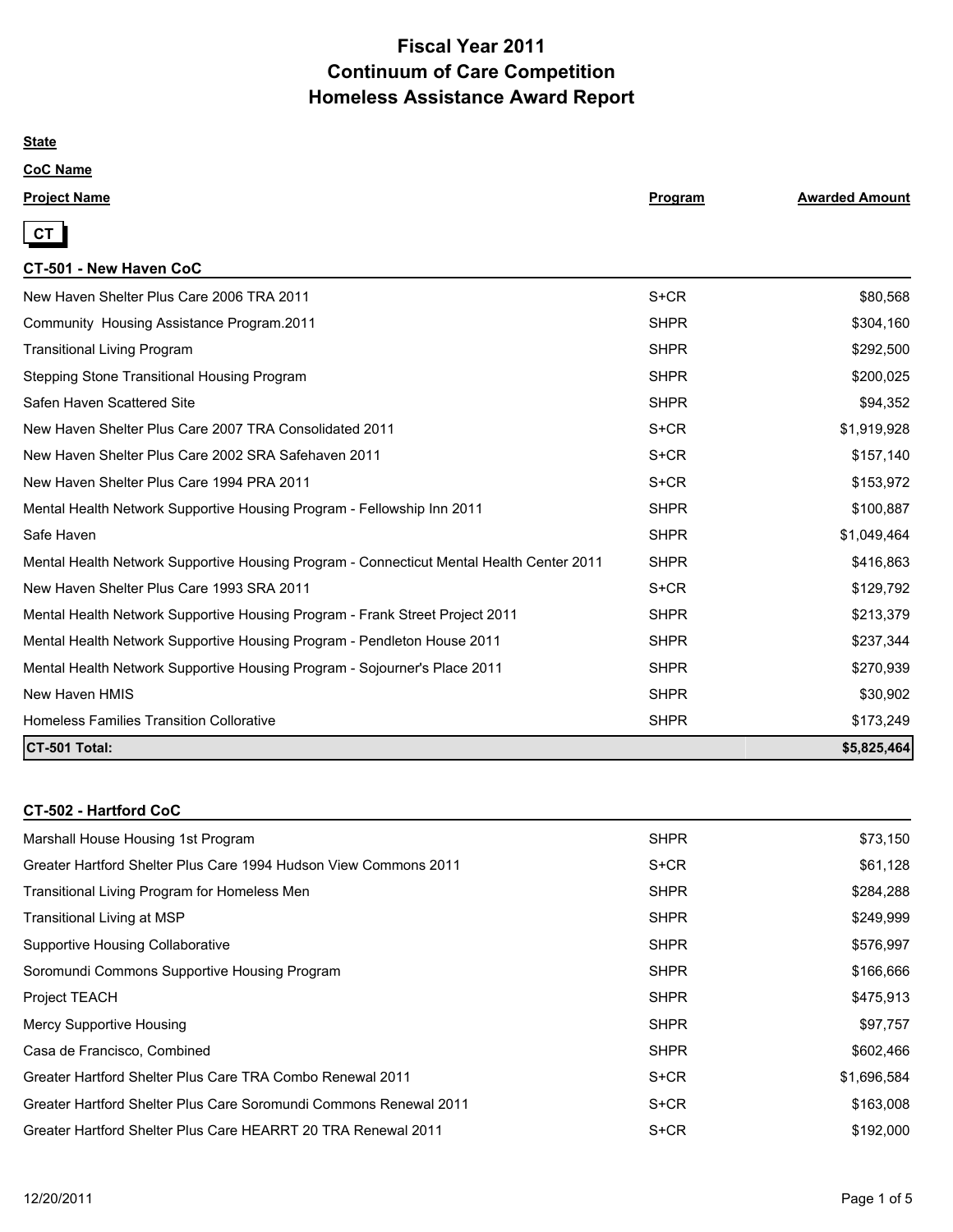#### **State**

**CoC Name**

| <b>Project Name</b>                                              | Program     | <b>Awarded Amount</b> |
|------------------------------------------------------------------|-------------|-----------------------|
| Greater Hartford Shelter Plus Care 1993 Hudson View Commons 2011 | $S+CR$      | \$51,048              |
| <b>HMIS Hartford</b>                                             | <b>SHPR</b> | \$55,860              |
| Greater Hartford Shelter Plus Care MSP Renewal 2011              | $S+CR$      | \$152.820             |
| Casa de Francisco 4                                              | <b>SHPR</b> | \$98,000              |
| CT-502 Total:                                                    |             | \$4,997,684           |

# **CT-503 - Bridgeport/Stratford/Fairfield CoC**

| HMIS Exhibit 2 FY2011                                             | <b>SHPR</b> | \$39,999    |
|-------------------------------------------------------------------|-------------|-------------|
| Hope Four                                                         | <b>SHPR</b> | \$95,855    |
| ReFocus Transitional Housing Program                              | <b>SHPR</b> | \$188,191   |
| Seaview Supportive Housing Program                                | <b>SHPR</b> | \$261,196   |
| SHP Soundview/Trefoil/Kings/Garden:                               | <b>SHPR</b> | \$147,410   |
| Transitional Housing 1                                            | <b>SHPR</b> | \$44,890    |
| Abbey's House SHP                                                 | <b>SHPR</b> | \$143,220   |
| Hall-Brooke Supported Housing - Bridgeport                        | <b>SHPR</b> | \$938,078   |
| Supportive Housing Program                                        | <b>SHPR</b> | \$137,094   |
| Bridgeport Shelter Plus Care TRA Combo 2011                       | S+CR        | \$1,382,916 |
| <b>Bridgeport Shelter Plus Care PRAR Crescent Building 2011</b>   | S+CR        | \$209,340   |
| <b>Bridgeport Shelter Plus Care PRA Fairfield Apartments 2011</b> | S+CR        | \$177,828   |
| ABRI-Waldorf Supportive Housing Program                           | <b>SHPR</b> | \$99,878    |
| 072118508 PHD Exhibit 2                                           | <b>SHPR</b> | \$381,026   |
| 072118508 Conger Exhibit 2                                        | <b>SHPR</b> | \$202,514   |
| Bridgeport Shelter Plus Care City of Bridgeport 2 2011            | S+CR        | \$128,520   |
| Cherry Homes Transitional Housing Project                         | <b>SHPR</b> | \$179,626   |
| CT-503 Total:                                                     |             | \$4,757,581 |

# **CT-505 - Connecticut Balance of State CoC**

| HOPE 1 and 11 2011                         | <b>SHPR</b> | \$95,735  |
|--------------------------------------------|-------------|-----------|
| Elms Transitional Living Program           | <b>SHPR</b> | \$27,018  |
| <b>Family Matters 2011</b>                 | <b>SHPR</b> | \$211,747 |
| Flora O'Neil Apartments 2011               | <b>SHPR</b> | \$86,984  |
| <b>Harbor Housing Opportunities</b>        | <b>SHPR</b> | \$16,461  |
| Haven                                      | <b>SHPR</b> | \$140,145 |
| Danbury Shelter Plus Care Combo TRA 2011   | $S+CR$      | \$513,180 |
| Homes Plus                                 | <b>SHPR</b> | \$125,631 |
| Chrysalis VSS SHP 2011                     | <b>SHPR</b> | \$300,300 |
| Housing Authority/PILOTS Shelter Plus Care | $S + CR$    | \$214,380 |
| Homeless Collaborative Network             | <b>SHPR</b> | \$673.047 |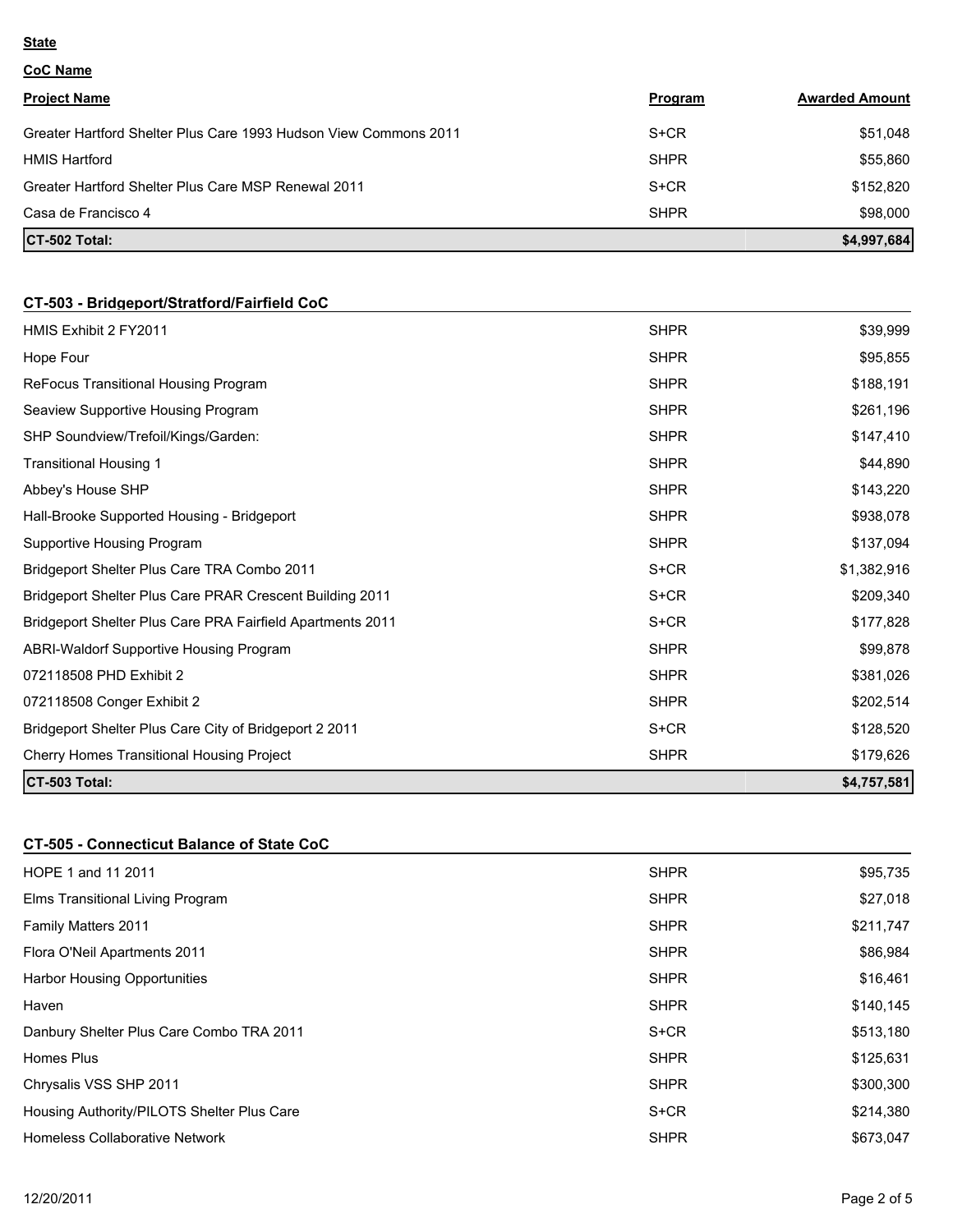#### **State**

**CoC Name**

| <b>Project Name</b>                                           | <b>Program</b> | <b>Awarded Amount</b> |
|---------------------------------------------------------------|----------------|-----------------------|
| Danbury Shelter Plus Care 2006 TRA 2011                       | S+CR           | \$14,292              |
| Connecticut Homeless Management Information System            | <b>SHPR</b>    | \$58,065              |
| CMHA Permanent Supportive Housing 2011                        | <b>SHPR</b>    | \$197,940             |
| Casa Hope 18                                                  | <b>SHPR</b>    | \$224,057             |
| Bloomfield Scattered Site Housing Program                     | <b>SHPR</b>    | \$369,918             |
| Balance of State Shelter Plus Care Ridge Gardens 2011         | S+CR           | \$193,572             |
| Balance of State Shelter Plus Care HEARRT 34 TRA Renewal 2011 | S+CR           | \$343,032             |
| 85 Arch FY2011                                                | <b>SHPR</b>    | \$87,721              |
| 59 Arch FY2011                                                | <b>SHPR</b>    | \$31,658              |
| HUD SHP 1                                                     | <b>SHPR</b>    | \$75,678              |
| <b>Community Living Program</b>                               | <b>SHPR</b>    | \$62,084              |
| Supportive Housing Program 2008                               | <b>SHPR</b>    | \$11,894              |
| PILOTS Program 2 2011                                         | S+CR           | \$162,000             |
| <b>Pilots Supportive Housing</b>                              | <b>SHPR</b>    | \$107,184             |
| Project Home                                                  | <b>SHPR</b>    | \$279,758             |
| Putnam Wrap Around Housing Program                            | S+CR           | \$59,688              |
| Rose Hill Supportive Housing                                  | <b>SHPR</b>    | \$187,950             |
| Rose Hill Transistional Living                                | <b>SHPR</b>    | \$184,999             |
| Shepherd Home Transitional Living Program                     | <b>SHPR</b>    | \$241,190             |
| SHP'01                                                        | <b>SHPR</b>    | \$133,633             |
| PILOTS Program 1 2011                                         | S+CR           | \$75,600              |
| Supportive Housing Program 2007                               | <b>SHPR</b>    | \$11,879              |
| <b>TLP FY2011</b>                                             | <b>SHPR</b>    | \$210,007             |
| Thames River Family Program                                   | <b>SHPR</b>    | \$195,983             |
| Housing for Health 2                                          | <b>SHPR</b>    | \$32,520              |
| Torrington Shelter Plus Care Helping Hands 1 2011             | S+CR           | \$75,600              |
| Housing Authority/WCMHN Shelter Plus Care                     | S+CR           | \$142,920             |
| <b>Transitional Housing Program</b>                           | <b>SHPR</b>    | \$133,000             |
| United Services Shelter Plus Care TRA 2011                    | S+CR           | \$89,532              |
| Windham Shelter Plus Care Brick Row 2011                      | S+CR           | \$129,324             |
| Women With Children Transitional Living Program               | <b>SHPR</b>    | \$321,830             |
| WRAP AROUND HOUSING PROGRAM                                   | S+CR           | \$49,740              |
| St. Philip House Permanent Housing Program                    | <b>SHPR</b>    | \$165,569             |
| Middletown S+C SRA 2011                                       | S+CR           | \$140,880             |
| Torrington Shelter Plus Care Helping Hands 2 2011             | S+CR           | \$75,600              |
| HUD SHP 2                                                     | <b>SHPR</b>    | \$34,083              |
| HUD SHP 3                                                     | <b>SHPR</b>    | \$34,311              |
| Katie Blair House 2011                                        | <b>SHPR</b>    | \$87,528              |
| Manchester Shelter Plus Care 2011                             | S+CR           | \$201,912             |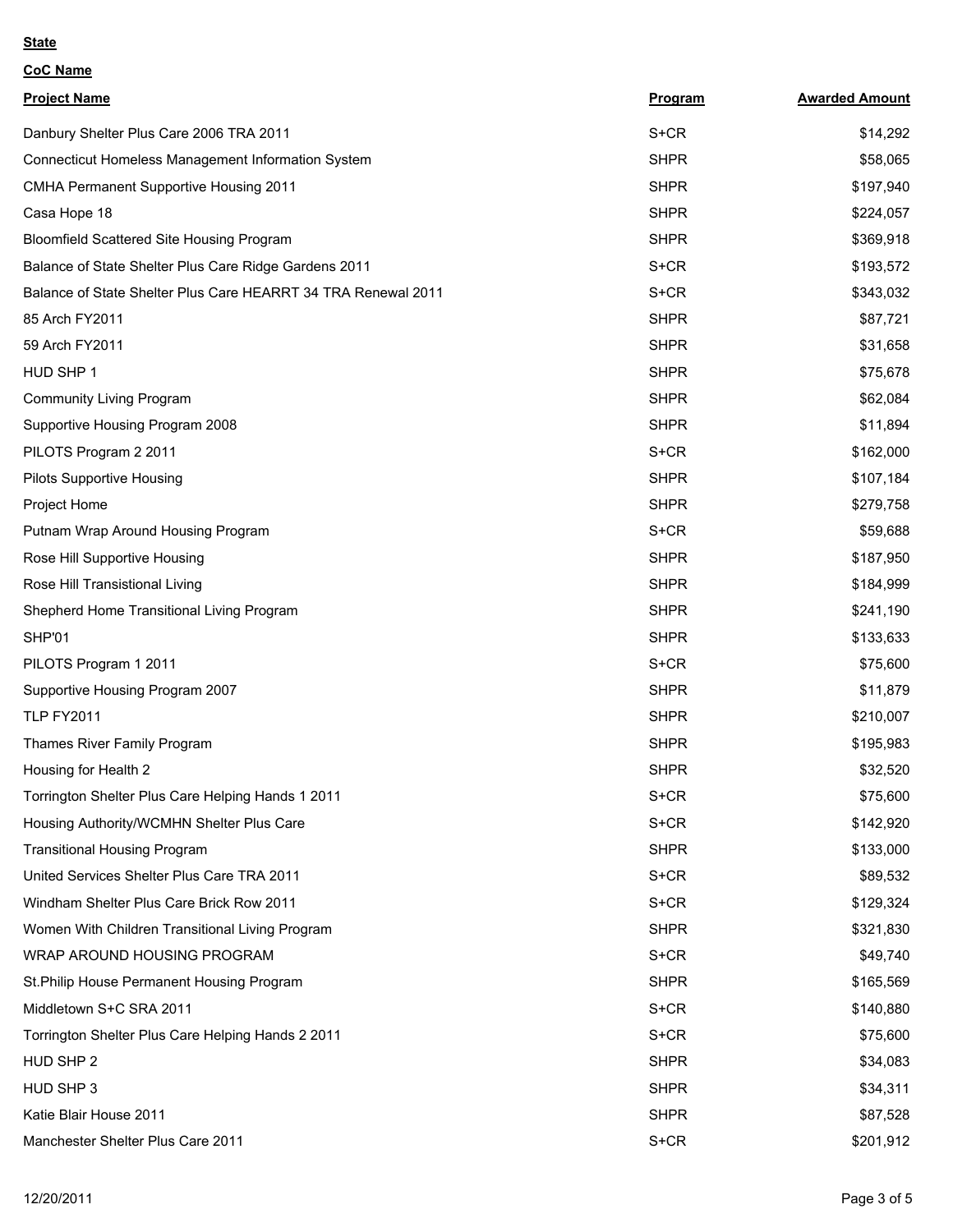#### **State**

| <b>CoC Name</b>                                            |             |                       |
|------------------------------------------------------------|-------------|-----------------------|
| <b>Project Name</b>                                        | Program     | <b>Awarded Amount</b> |
| Manchester Supportive Housing                              | <b>SHPR</b> | \$140,018             |
| Meriden SHP                                                | <b>SHPR</b> | \$39,285              |
| Phoenix House Transitional Housing Program                 | <b>SHPR</b> | \$50,584              |
| Middletown S+C PRA 2011                                    | S+CR        | \$170,160             |
| Middletown S+C TRA 2011                                    | $S + CR$    | \$226,656             |
| New Britain Shelter Plus Care Combo Grant 2011             | $S+CR$      | \$474,516             |
| New Haven Shelter Plus Care Balance of State 1 2011        | $S+CR$      | \$80,568              |
| New Haven Shelter Plus Care Balance of State 2 2011        | S+CR        | \$107,424             |
| New London Shelter Plus Care Combo Grant 2011              | $S + CR$    | \$489,744             |
| PEAK FY2011                                                | <b>SHPR</b> | \$384,203             |
| PEAK I FY2011                                              | <b>SHPR</b> | \$48,136              |
| PEAK S FY2011                                              | <b>SHPR</b> | \$48,059              |
| Permanent Supportive Housing for Persons with Disabilities | <b>SHPR</b> | \$147,288             |
| Permanent Supportive Housing Project                       | <b>SHPR</b> | \$207,117             |
| Meriden/Wallingford Shelter Plus Care 2011                 | S+CR        | \$547,692             |
| CT-505 Total:                                              |             | \$10,800,209          |

# **CT-506 - Norwalk/Fairfield County CoC**

| Homeless Support Services                | <b>SHPR</b> | \$146,176   |
|------------------------------------------|-------------|-------------|
| Norwalk Shelter Plus Care TRA 2011       | $S + CR$    | \$430,920   |
| Independent Living program 3 2011        | <b>SHPR</b> | \$24,748    |
| Independent living program 2 2011        | <b>SHPR</b> | \$24,700    |
| <b>HMIS</b>                              | <b>SHPR</b> | \$113,654   |
| <b>Greater Norwalk PILOTS Initiative</b> | S+CR        | \$169,800   |
| 129 South Main Street, Norwalk           | <b>SHPR</b> | \$47,830    |
| Independent living Program 1 2011        | <b>SHPR</b> | \$123,200   |
| <b>Homestead Residential Services</b>    | <b>SHPR</b> | \$309,029   |
| CT-506 Total:                            |             | \$1,390,057 |

## **CT-508 - Stamford/Greenwich CoC**

| Rose Park Apartments                            | <b>SHPR</b> | \$19,724  |
|-------------------------------------------------|-------------|-----------|
| SWCT (Stamford) HMIS Exhibit 2 FY2011           | <b>SHPR</b> | \$49,999  |
| Stamford Shelter Plus Care TRA 2011             | S+CR        | \$216,468 |
| Stamford Shelter Plus Care PRA Colony 2011      | S+CR        | \$195,216 |
| Partners Two                                    | <b>SHPR</b> | \$109,405 |
| Family Transitional Living Program              | <b>SHPR</b> | \$398,715 |
| Fairfield Apartments - Partners 1               | <b>SHPR</b> | \$165,900 |
| <b>CTE Permanent Supportive Housing Project</b> | <b>SHPR</b> | \$132,882 |